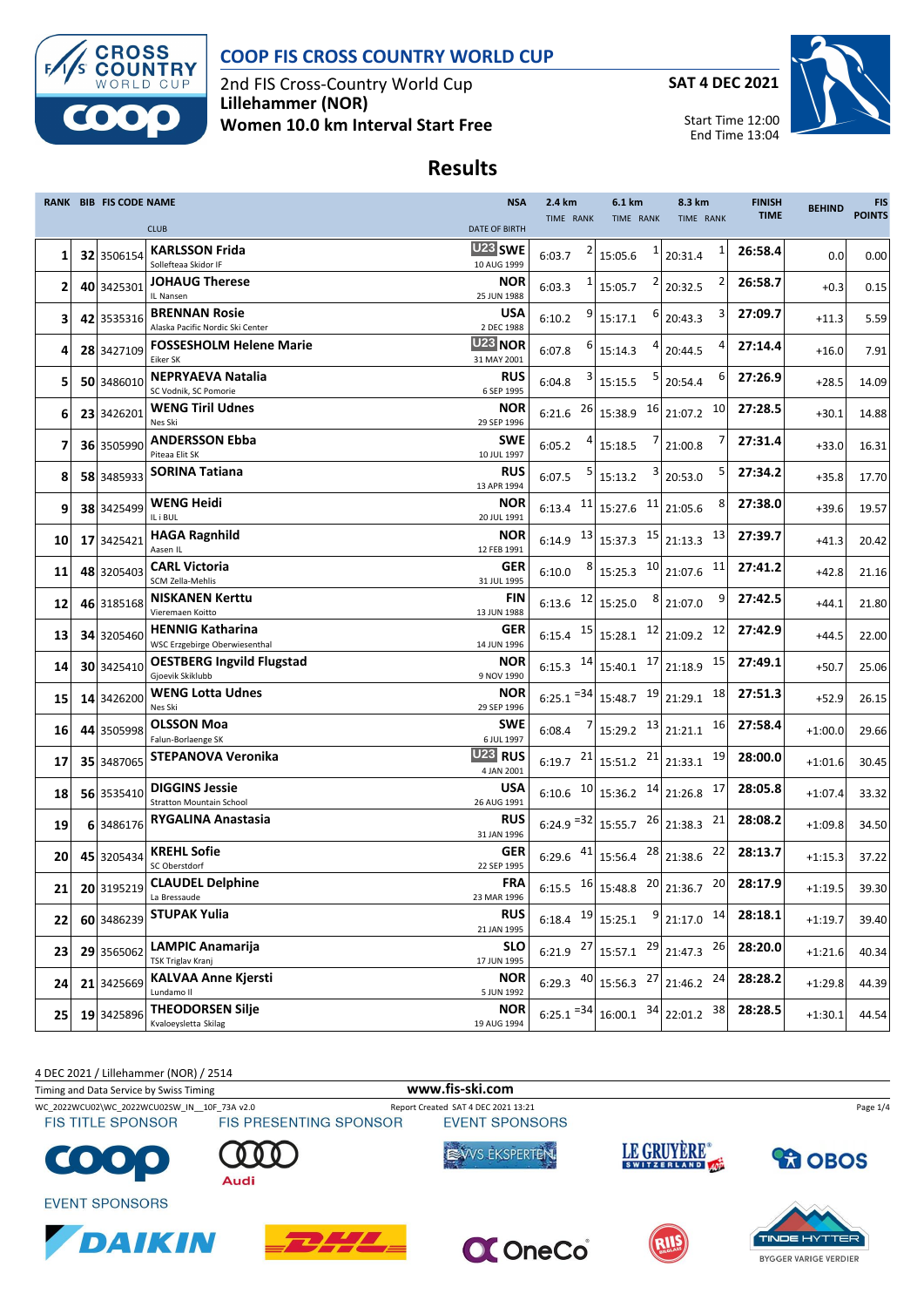

2nd FIS Cross-Country World Cup **Lillehammer (NOR) Women 10.0 km Interval Start Free** **SAT 4 DEC 2021**



Start Time 12:00 End Time 13:04

## **Results**

|    | <b>RANK BIB FIS CODE NAME</b> |                                                                             | <b>NSA</b>                               | 2.4 km                                              | 6.1 km                                                                               | 8.3 km                                               | <b>FINISH</b> | <b>BEHIND</b> | <b>FIS</b>    |
|----|-------------------------------|-----------------------------------------------------------------------------|------------------------------------------|-----------------------------------------------------|--------------------------------------------------------------------------------------|------------------------------------------------------|---------------|---------------|---------------|
|    |                               | <b>CLUB</b>                                                                 | <b>DATE OF BIRTH</b>                     | TIME RANK                                           | TIME RANK                                                                            | TIME RANK                                            | <b>TIME</b>   |               | <b>POINTS</b> |
| 25 | 24 3506008                    | <b>RIBOM Emma</b><br>Piteaa Elit                                            | SWE<br>29 NOV 1997                       | 6:15.9 $17$ 15:52.3                                 | 24                                                                                   | 31<br>21:53.2                                        | 28:28.5       | $+1:30.1$     | 44.54         |
| 27 | 10 3205407                    | <b>FINK Pia</b><br>SV Bremelau                                              | GER<br>10 JUL 1995                       |                                                     | 6:35.2 $^{-52}$ 16:14.7 $^{49}$ 21:58.5                                              | 35                                                   | 28:29.0       | $+1:30.6$     | 44.78         |
| 28 | 5 3486003                     | VASILIEVA Lilia                                                             | <b>RUS</b><br>3 MAY 1994                 |                                                     | 6:28.6 $\begin{array}{c c} 39 & 16:03.9 \end{array}$ 38 21:55.6                      | 33                                                   | 28:29.1       | $+1:30.7$     | 44.83         |
| 29 | 61 3295241                    | <b>GANZ Caterina</b><br><b>GRUPPO SCIATORI FIAMME GIALLE</b>                | ITA<br>13 NOV 1995                       |                                                     | 6:18.0 $18 \mid 15:52.2$ $23 \mid 21:49.1$                                           | 27                                                   | 28:32.3       | $+1:33.9$     | 46.42         |
| 30 | 53 3426431                    | <b>SIMPSON-LARSEN Karoline</b><br>Il Vargar                                 | <b>NOR</b><br>4 AUG 1997                 | 6:24.5 $30 \mid 15:58.2$                            |                                                                                      | 29<br>$31$ 21:50.7                                   | 28:34.2       | $+1:35.8$     | 47.36         |
| 31 | 54 3515221                    | <b>FAEHNDRICH Nadine</b><br>Horw                                            | <b>SUI</b><br>16 OCT 1995                |                                                     | 6:19.2 $^{20}$ 15:42.5 $^{18}$ 21:41.4                                               | 23                                                   | 28:35.1       | $+1:36.7$     | 47.80         |
| 32 | 22 3535602                    | <b>SWIRBUL Hailey</b>                                                       | USA                                      | $6:22.5$ $^{29}$ 15:57.8                            |                                                                                      | $30$ 21:50.0<br>28                                   | 28:36.6       | $+1:38.2$     | 48.54         |
| 33 | 43 3205491                    | Alaska Pacific University Nordic Sk<br><b>FRAEBEL Antonia</b><br>WSV Asbach | 10 JUL 1998<br>GER                       | $6:30.7 = 43$                                       | 37<br>16:02.2                                                                        | 30<br>21:51.4                                        | 28:37.4       | $+1:39.0$     | 48.94         |
| 34 | 15 3425355                    | <b>SLIND Silje Oeyre</b><br>Oppdal IL                                       | 25 JAN 1997<br><b>NOR</b>                | $6:30.9$ $45 \mid 16:09.9$                          |                                                                                      | $43$ 22:08.4<br>46                                   | 28:39.0       | $+1:40.6$     | 49.73         |
| 35 | 7 3155324                     | <b>JANATOVA Katerina</b><br><b>DUKLA Liberec</b>                            | 9 FEB 1988<br>CZE                        | 6:25.6                                              | $36$ 16:13.6<br>46                                                                   | 41<br>22:04.4                                        | 28:40.3       | $+1:41.9$     | 50.37         |
| 36 | 4 3535562                     | <b>KERN Julia</b><br><b>Stratton Mountain School</b>                        | 13 MAR 1997<br><b>USA</b><br>12 SEP 1997 | $6:31.6$ 48                                         | 16:14.2                                                                              | 48 22:04.7<br>42                                     | 28:41.5       | $+1:43.1$     | 50.96         |
| 37 | 55 3506181                    | <b>LINDSTROEM Louise</b>                                                    | U23 SWE                                  | $6:20.7$ $^{23}$ 16:08.5                            | 42                                                                                   | 36<br>21:59.6                                        | 28:43.7       | $+1:45.3$     | 52.05         |
| 38 | 25 3185137                    | Falun Borlaenge SK<br><b>KYLLOENEN Anne</b><br>Kainuun Hiihtoseura          | 28 APR 2000<br>FIN                       | $6:30.7$ <sup>=43</sup> 16:05.2                     | 40                                                                                   | 34<br>21:56.2                                        | 28:44.2       | $+1:45.8$     | 52.30         |
| 39 | 27 3505217                    | <b>KALLA Charlotte</b>                                                      | 30 NOV 1987<br>SWE                       | 6:21.5 $^{25}$ 15:59.1                              |                                                                                      | $32$ 21:55.2<br>32                                   | 28:45.1       | $+1:46.7$     | 52.74         |
| 40 | 16 3486548                    | Piteaa Elit SK<br><b>ISTOMINA Mariya</b>                                    | 22 JUL 1987<br><b>RUS</b>                | 6:22.1                                              | 28 15:51.6                                                                           | $22$ 21:46.7<br>25                                   | 28:47.7       | $+1:49.3$     | 54.03         |
| 41 | 93295000                      | <b>BROCARD Elisa</b><br>C.S. ESERCITO                                       | 20 MAR 1997<br>ITA<br>27 OCT 1984        |                                                     | 6:35.3 $54$ 16:20.8 $51$                                                             | 49<br>22:17.2                                        | 28:48.3       | $+1:49.9$     | 54.33         |
| 42 | 18 1255374                    | <b>ROPONEN Riitta-Liisa</b><br>Visa Ski Team Kemi                           | FIN<br>6 MAY 1978                        |                                                     | 6:31.8 $49$ 16:13.2 $45$                                                             | 43<br>22:06.7                                        | 28:53.7       | $+1:55.3$     | 56.99         |
| 43 | 2 3195289                     | <b>DOLCI Flora</b><br>A.S edelweiss                                         | U23 FRA<br>9 OCT 1999                    | 6:21.1                                              | $24$ 16:06.8<br>41                                                                   | 44<br>22:06.8                                        | 28:54.5       | $+1:56.1$     | 57.39         |
| 44 | 39 3155270                    | <b>HYNCICOVA Petra</b><br>Dukla Liberec                                     | CZE<br>1 MAY 1994                        | $6:20.5 \begin{array}{c} 22 \\ 16:01.1 \end{array}$ |                                                                                      | $36$ 22:08.3<br>45                                   | 28:55.1       | $+1:56.7$     | 57.69         |
| 45 | 33 3105190                    | <b>BROWNE Cendrine</b><br>Fondeurs Laurentides                              | <b>CAN</b><br>8 SEP 1993                 |                                                     | $6:27.1$ <sup>=37</sup> 16:04.5 <sup>39</sup> 22:09.2                                | 47                                                   | 28:56.5       | $+1:58.1$     | 58.38         |
| 46 | 31 3535718                    | LAUKLI Sophia<br>Middlebury College Ski Team                                | U <sub>23</sub> USA<br>8 JUN 2000        |                                                     |                                                                                      | 6:24.8 $31 \mid 16:00.5$ $35 \mid 22:01.0$ $37 \mid$ | 28:58.4       | $+2:00.0$     | 59.32         |
| 47 | 64 3426852                    | JOHNSEN Elena Rise<br>Asker Skiklubb                                        | U <sub>23</sub> NOR<br>4 JUN 2000        | $6:24.9$ <sup>=32</sup>                             | 15:52.8 25 22:01.7                                                                   | 39                                                   | 29:02.7       | $+2:04.3$     | 61.44         |
| 48 | 52 3055067                    | <b>STADLOBER Teresa</b><br>SC Sparkasse Radstadt-Salzburg                   | <b>AUT</b><br>1 FEB 1993                 | $6:27.1$ <sup>=37</sup>                             | 15:59.9                                                                              | $33$ 22:04.3<br>40                                   | 29:03.6       | $+2:05.2$     | 61.89         |
| 49 | 13 1274580                    | <b>ISHIDA Masako</b><br>JR Hokkaido Ski Team                                | JPN<br>5 NOV 1980                        |                                                     | 6:39.1 $\begin{array}{ c c c c c } \hline 59 & 16:25.7 & \hline \end{array}$ 22:20.5 | 51                                                   | 29:10.1       | $+2:11.7$     | 65.10         |
| 50 | 59 3185702                    | <b>PIIPPO Eveliina</b><br>Vuokatti Ski Team Kainuu                          | FIN<br>7 SEP 1998                        | 51<br>6:33.8                                        | 44<br>16:11.9                                                                        | 48<br>22:12.4                                        | 29:12.8       | $+2:14.4$     | 66.44         |

4 DEC 2021 / Lillehammer (NOR) / 2514



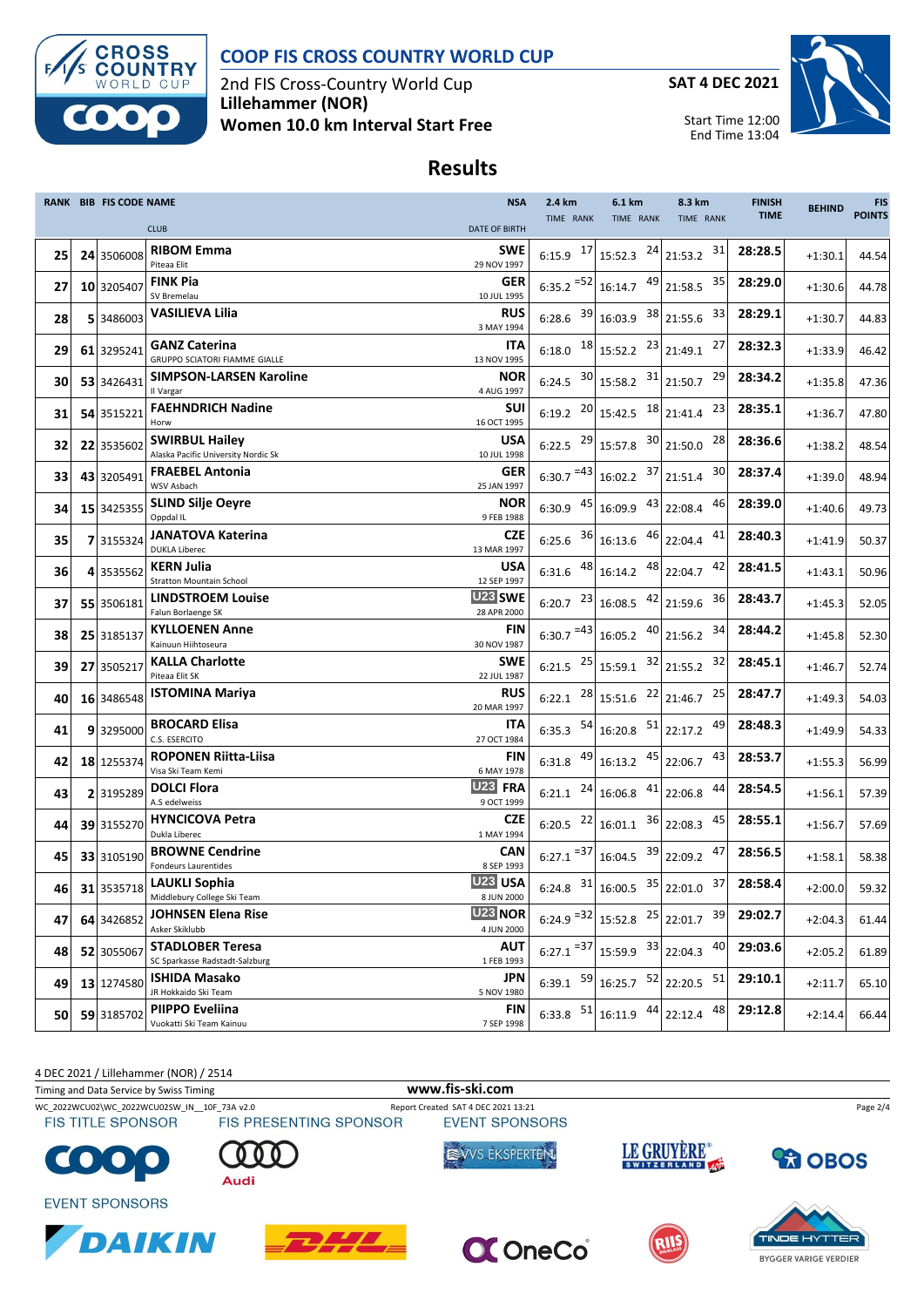

2nd FIS Cross-Country World Cup **Lillehammer (NOR) Women 10.0 km Interval Start Free**





Start Time 12:00 End Time 13:04

### **Results**

|    | RANK BIB FIS CODE NAME |                                                              | <b>NSA</b>                         | 2.4 km                     | 6.1 km                                                                                             | 8.3 km                                                    | <b>FINISH</b> | <b>BEHIND</b> | <b>FIS</b>     |
|----|------------------------|--------------------------------------------------------------|------------------------------------|----------------------------|----------------------------------------------------------------------------------------------------|-----------------------------------------------------------|---------------|---------------|----------------|
|    |                        | <b>CLUB</b>                                                  | <b>DATE OF BIRTH</b>               | TIME RANK                  | TIME RANK                                                                                          | TIME RANK                                                 | <b>TIME</b>   |               | <b>POINTS</b>  |
| 51 | 26 3185579             | <b>MATINTALO Johanna</b><br>Poeytyaen Urheilijat             | <b>FIN</b><br>11 DEC 1996          | $6:36.7$ $56$ 16:30.1      |                                                                                                    | 56 22:26.5<br>52                                          | 29:14.9       | $+2:16.5$     | 67.47          |
| 52 | 57 3535703             | <b>McCABE Novie</b><br>University of Utah Ski Team           | U <sub>23</sub> USA<br>15 DEC 2001 |                            | $6:31.1$ = 46 16:13.7 $47$ 22:19.5                                                                 | 50                                                        | 29:18.2       | $+2:19.8$     | 69.11          |
| 53 | 8 3535385              | <b>PATTERSON Caitlin</b><br>Craftsbury Nordic Ski Club       | <b>USA</b><br>30 JAN 1990          |                            | $6:39.2$ = 60 16:33.2 58 22:42.1                                                                   | 60                                                        | 29:21.1       | $+2:22.7$     | 70.54          |
| 54 | 12 3105214             | <b>STEWART-JONES Katherine</b><br>Nakkertok                  | <b>CAN</b><br>5 MAY 1995           |                            | $6:37.6$ $57$ 16:34.3 $59$ 22:39.3                                                                 | 57                                                        | 29:23.0       | $+2:24.6$     | 71.48          |
| 55 | 51 3195253             | <b>DUCORDEAU Juliette</b><br>C.S Nordique Villard de Lans    | <b>FRA</b><br>22 DEC 1998          | $6:38.5$ $58 \mid 16:30.4$ |                                                                                                    | $\begin{array}{ c c }\n 57 & 22:35.0\n \end{array}$<br>54 | 29:35.8       | $+2:37.4$     | 77.81          |
| 56 | 3 3535601              | <b>OGDEN Katharine</b><br><b>Stratton Mountain School</b>    | <b>USA</b><br>17 NOV 1997          |                            | $6:39.2$ <sup>=60</sup> 16:37.6 <sup>61</sup> 22:40.0                                              | 58                                                        | 29:36.0       | $+2:37.6$     | 77.90          |
| 57 | 49 3295439             | di CENTA Martina<br>C.S. CARABINIERI SEZ. SCI                | <b>U23 ITA</b><br>6 MAR 2000       |                            | $6:36.0$ $55 \begin{bmatrix} 16:29.7 & 55 \end{bmatrix}$ 22:42.0                                   | 59                                                        | 29:37.3       | $+2:38.9$     | 78.55          |
| 58 | 67 3295193             | <b>LAURENT Greta</b><br><b>GRUPPO SCIATORI FIAMME GIALLE</b> | <b>ITA</b><br>3 MAY 1992           |                            | $6:31.1$ = 46 16:28.9 $\left  \frac{54}{22:39.0} \right $                                          | 56                                                        | 29:39.2       | $+2:40.8$     | 79.49          |
| 59 | 11 3155249             | <b>NOVAKOVA Petra</b><br>Lk Slovan Karlovy Vary / CS MV      | <b>CZE</b><br>17 AUG 1993          |                            | 6:33.0 $\begin{array}{ c c c c c } \hline 50 & 16:34.5 & 60 & 22:46.9 \hline \end{array}$          | 61                                                        | 29:40.7       | $+2:42.3$     | 80.23          |
| 60 | 62 3195263             | <b>QUINTIN Lena</b><br>S.C grand bornand                     | <b>FRA</b><br>17 MAY 1998          | $6:30.5$ $42 \mid 16:15.7$ |                                                                                                    | $\frac{50}{22:34.1}$<br>53                                | 29:42.0       | $+2:43.6$     | 80.87          |
| 61 | 3675066                | <b>TYULENEVA Valeriya</b>                                    | <b>KAZ</b><br>27 SEP 1997          |                            | 6:51.5 $\begin{array}{ c c c c c } \hline 65 & 16:53.2 & 63 & 23:00.7 \hline \end{array}$          | 62                                                        | 30:00.4       | $+3:02.0$     | 89.97          |
| 62 | 37 3305282             | YOKOHAMA Shiori<br>Nihon Unv.                                | <b>U23 JPN</b><br>4 OCT 1999       |                            | 6:42.0 $\begin{array}{ c c c c c } \hline 63 & 16:28.7 & \end{array}$ 22:36.5                      | 55                                                        | 30:10.2       | $+3:11.8$     | 94.81          |
| 63 | 47 3105146             | <b>BEATTY Dahria</b><br>Whitehorse CC Ski Club               | <b>CAN</b><br>7 MAR 1994           | $6:41.5$ $62 \mid 16:48.3$ |                                                                                                    | $62$ 23:08.6<br>63                                        | 30:12.7       | $+3:14.3$     | 96.05          |
| 64 | 63 3025001             | <b>VILA OBIOLS Carola</b><br><b>NEC</b>                      | U <sub>23</sub> AND<br>19 JAN 1999 |                            | 6:49.2 $\begin{bmatrix} 64 \\ 16:56.1 \end{bmatrix}$ $\begin{bmatrix} 64 \\ 23:12.1 \end{bmatrix}$ | 64                                                        | 30:22.3       | $+3:23.9$     | 100.79         |
| 65 | 41 3675041             | <b>SHURYGA Angelina</b>                                      | <b>KAZ</b><br>5 NOV 1996           |                            | $6:35.2$ = $52$ 17:01.1 $65$ 23:31.8                                                               | 65                                                        | 30:39.5       | $+3:41.1$     | 109.29         |
| 66 | 65 3305335             | <b>TOCHITANI Nodoka</b><br>Nihon Univ.                       | <b>U23 JPN</b><br>13 MAY 2001      |                            | 7:14.7 $\begin{array}{ c c c c c } \hline 67 & 17:54.2 & 67 & 24:35.9 \hline \end{array}$          | 66                                                        | 32:17.3       |               | +5:18.9 157.64 |

**Did Not Finished (DNF)**

**PAJUNOJA Maaret FIN** 6:57.6 66 17:23.3 66<br>16 FEB 1990 **66** 17:23.3 66

| <b>WEATHER</b> | <b>SNOW CONDITION</b> | <b>TEMPERATURES</b> |                  | <b>COMPETITORS / NSA</b> |               |            |            |            |            |            |
|----------------|-----------------------|---------------------|------------------|--------------------------|---------------|------------|------------|------------|------------|------------|
|                |                       |                     | SNOW             | <b>ENTRIES</b>           | <b>RANKED</b> | <b>DNF</b> | <b>DSQ</b> | <b>DNS</b> | <b>NPS</b> | <b>DQB</b> |
| Light snow     | Hard packed           | $-6.7^{\circ}$ C    | $-6.7^{\circ}$ C | 67/16                    | 66/<br>16 '   |            | 0/0        | 0/0        | 0/0        | 0/0        |
|                |                       |                     |                  |                          |               |            |            |            |            |            |

Technical Delegate

**GRIP Jenny (SWE)**

Race Secretary

**SOLENG Ragnhild (NOR)**

4 DEC 2021 / Lillehammer (NOR) / 2514